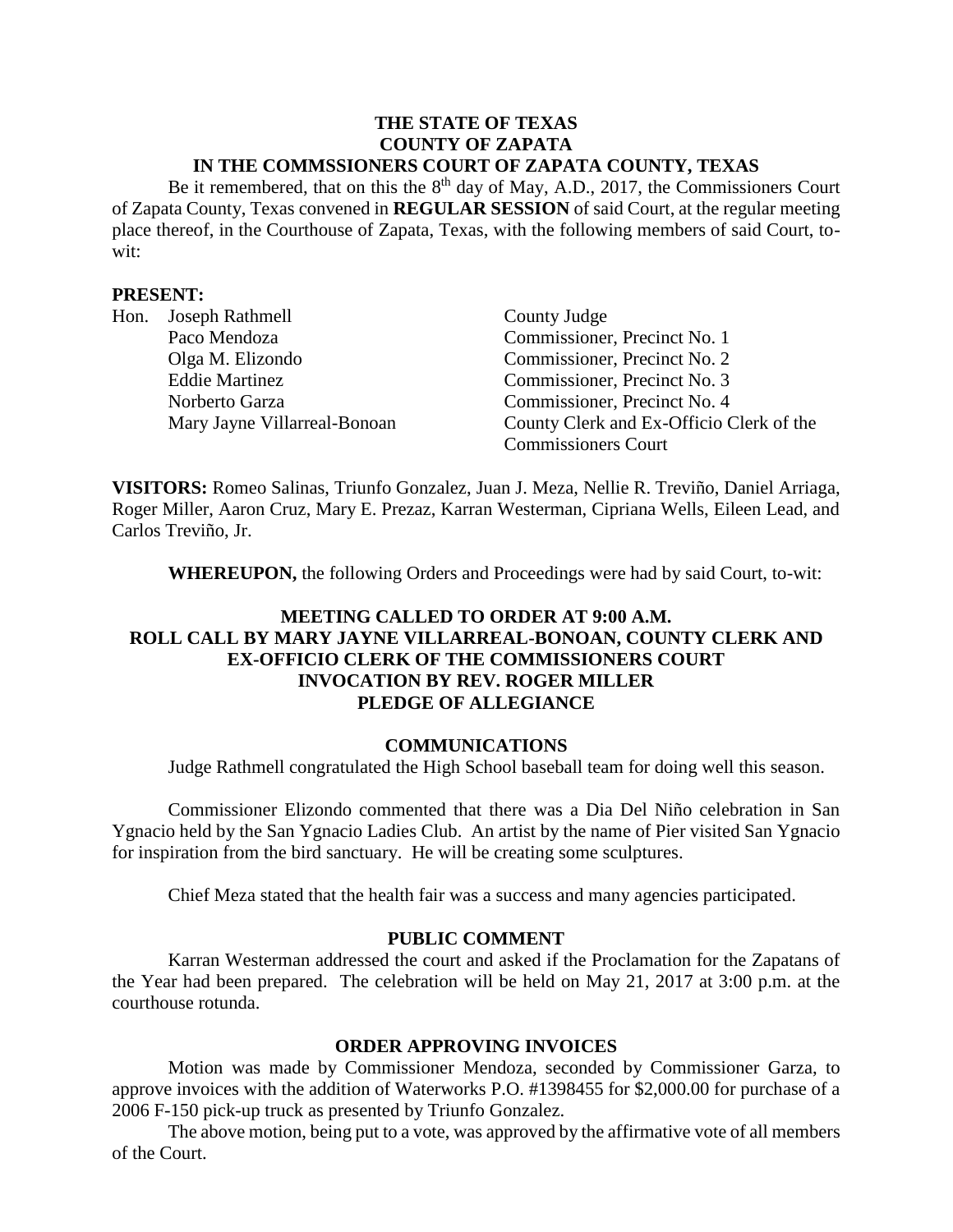#### **ORDER APPROVING TREASURER'S REPORT**

Motion was made by Commissioner Mendoza, seconded by Commissioner Martinez, to approve Treasurer's Report as requested by Hon. Romeo Salinas, County Treasurer.

The above motion, being put to a vote, was approved by the affirmative vote of all members of the Court.

#### **ORDER APPROVING CHECKS ISSUED**

Motion was made by Commissioner Martinez, seconded by Commissioner Garza, to approve checks issued as requested by Hon. Romeo Salinas, County Treasurer.

The above motion, being put to a vote, was approved by the affirmative vote of all members of the Court.

#### **TAX / ASSESSOR COLLECTOR'S REPORT**

Luis L. Gonzalez, Tax Assessor/Collector, reported collections of Motel-Hotel Tax in an amount of \$12,005.43 for a year to date total of \$83,561.64 and tax collections in an amount of \$161,331.47 for a total of 84.24% total collections.

## **ORDER APPROVING DONATION OF U.S. FLAG TO BE FLOWN AT ZAPATA COUNTY CEMETERY IN MEMORY OF OMAR C. PREZAZ**

Motion was made by Commissioner Garza, seconded by Commissioner Mendoza, to approve donation of a U.S. flag by Mary E. Prezaz to be flown at the Zapata County Cemetery in memory of Omar C. Prezaz, Sr., deceased as requested by Mary E. Prezaz.

The above motion, being put to a vote, was approved by the affirmative vote of all members of the Court.

No one was present for item #10. Presentation on Primerica as requested by Michelle Galvan, Primerica.

#### **PRESENTATION ON IBC MINITROPOLIS**

Javier A. Ramirez, IBC Bank representative, gave a brief presentation on the IBC MINITROPOLIS Program. This is an incentive program for schools. Villarreal Elementary will participate, it is basically a full functioning community, within the school, with its own officials, bank, and grocery store.

## **ORDER APPROVING AGREED ORDER BETWEEN ZAPATA COUNTY AND TEXAS COMISSION ON ENVIRONMENTAL QUALITY FOR ENFORCEMENT CASE NO. 54054**

Motion was made by Commissioner Mendoza, seconded by Commissioner Martinez, to approve Agreed Order between Zapata County and the Texas Commission on Environmental Quality for Enforcement Case No. 54054. The fine is \$21,770 to be paid in 35 payments of \$622 per month. There is also a 3 month compliance that needs to be met, as it was not met at the end of 2016.

The above motion, being put to a vote, was approved by the affirmative vote of all members of the Court.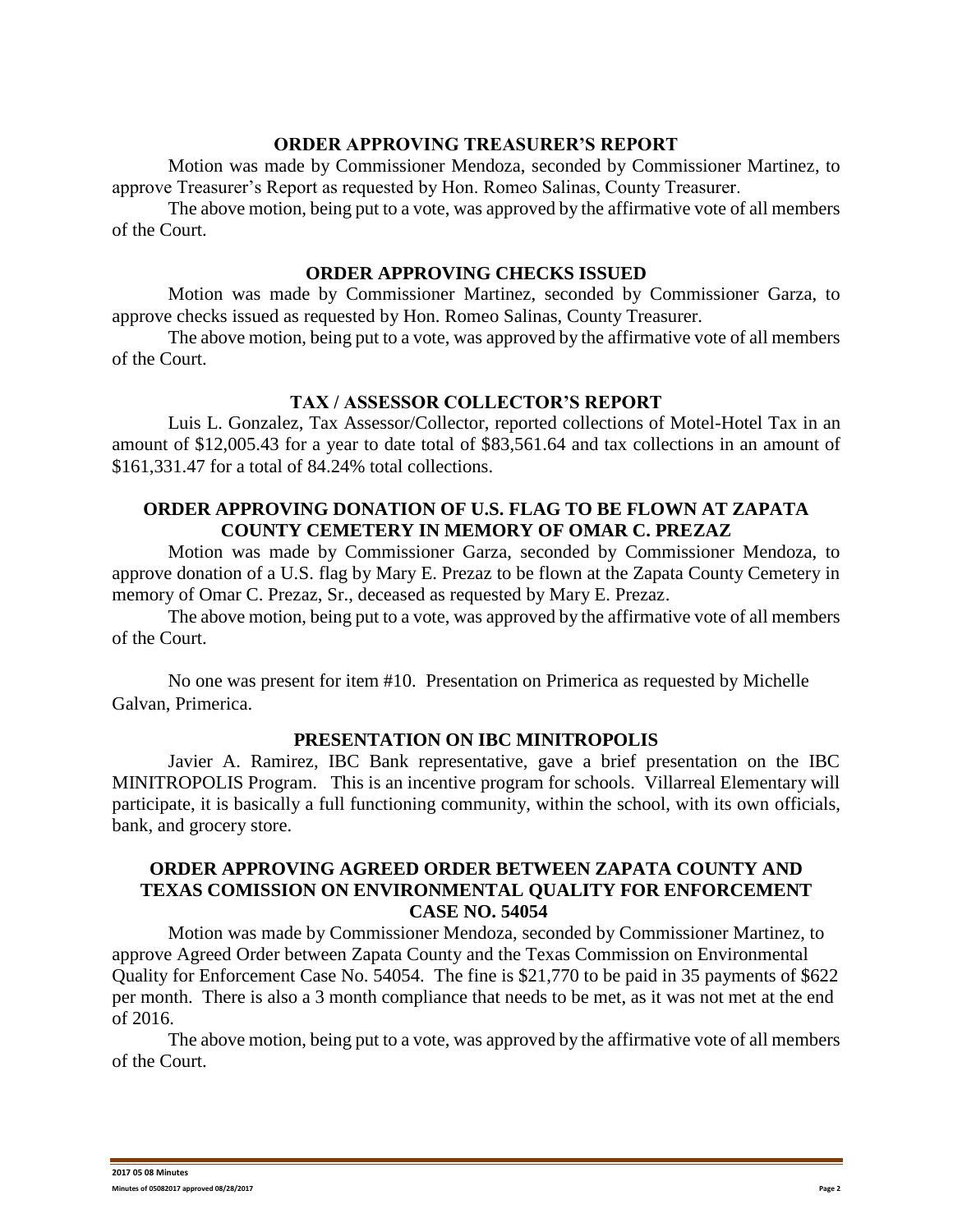# **ORDER APPROVING PREMIER ENGINEERING'S SUBMISSION FOR PAYMENT TO USDA FOR ZAPATA WASTEWATER TREATMENT PLANT EXPANSION**

Motion was made by Commissioner Garza, seconded by Commissioner Mendoza, to approve Premier Engineering's submission for payment to USDA for the Zapata Wastewater Treatment Plant Expansion in the amount of \$340,908.00 as requested by Hon. Joe Rathmell, County Judge.

The above motion, being put to a vote, was approved by the affirmative vote of all members of the Court

## **ORDER APPROVING SCHEDULE, FEES AND PRIVATE RENTAL AGREEMENTS FOR GUADALUPE AND LILIA MARTINEZ SWIMMING POOL COMPLEX**

Motion was made by Commissioner Martinez, seconded by Commissioner Garza, to approve the schedule, fees, and private rental agreement, and to allow rental for private rentals for the Guadalupe and Lilia Martinez Swimming Complex as requested by Hon. Paco Mendoza, Commissioner Pct. 1.

The above motion, being put to a vote, was approved by the affirmative vote of all members of the Court.

## **ORDER APPROVING COST OF REPAIRS FOR GUADALUPE AND LILIA MARTINEZ SWIMMING COMPLEX BATHROOM FACILITIES**

Motion was made by Commissioner Martinez, seconded by Commissioner Mendoza, to approve the cost of repairs for the Guadalupe and Lilia Martinez Swimming Complex bathroom facilities in the amount of \$4,704 for material and labor as requested by Hon. Paco Mendoza, Commissioner Pct. 1.

The above motion, being put to a vote, was approved by the affirmative vote of all members of the Court.

#### **ORDER APPROVING USE OF THE BENITO JUAREZ BUILDING TO HOUSE THE BOYS AND GIRLS CLUB OF ZAPATA COUNTY SAN YGNACIO BRANCH**

Motion was made by Commissioner Garza, seconded by Commissioner Martinez, to approve the use of the Benito Juarez building to house the Boys and Girls Club of Zapata County San Ygnacio branch as requested by Hon. Paco Mendoza, Commissioner Pct.1.

The above motion, being put to a vote, was approved by the affirmative vote of all members of the Court.

## **ORDER APPROVING PUBLIC NOTICE TO BE PUBLISHED WITH LOCAL NEWSPAPERS ADVERTISING COMMUNITY OF ANIMAL AND FOWL ORDINANCE**

Motion was made by Commissioner Martinez, seconded by Commissioner Garza, to approve a public notice to be published with local newspapers advising the community of the Animal and Fowl Ordinance, specifically Section 17: Dogs running at large prohibited and to implement stricter enforcement of the ordinance as requested by Hon. Paco Mendoza, Commissioner Pct. 1.

The above motion, being put to a vote, was approved by the affirmative vote of all members of the Court.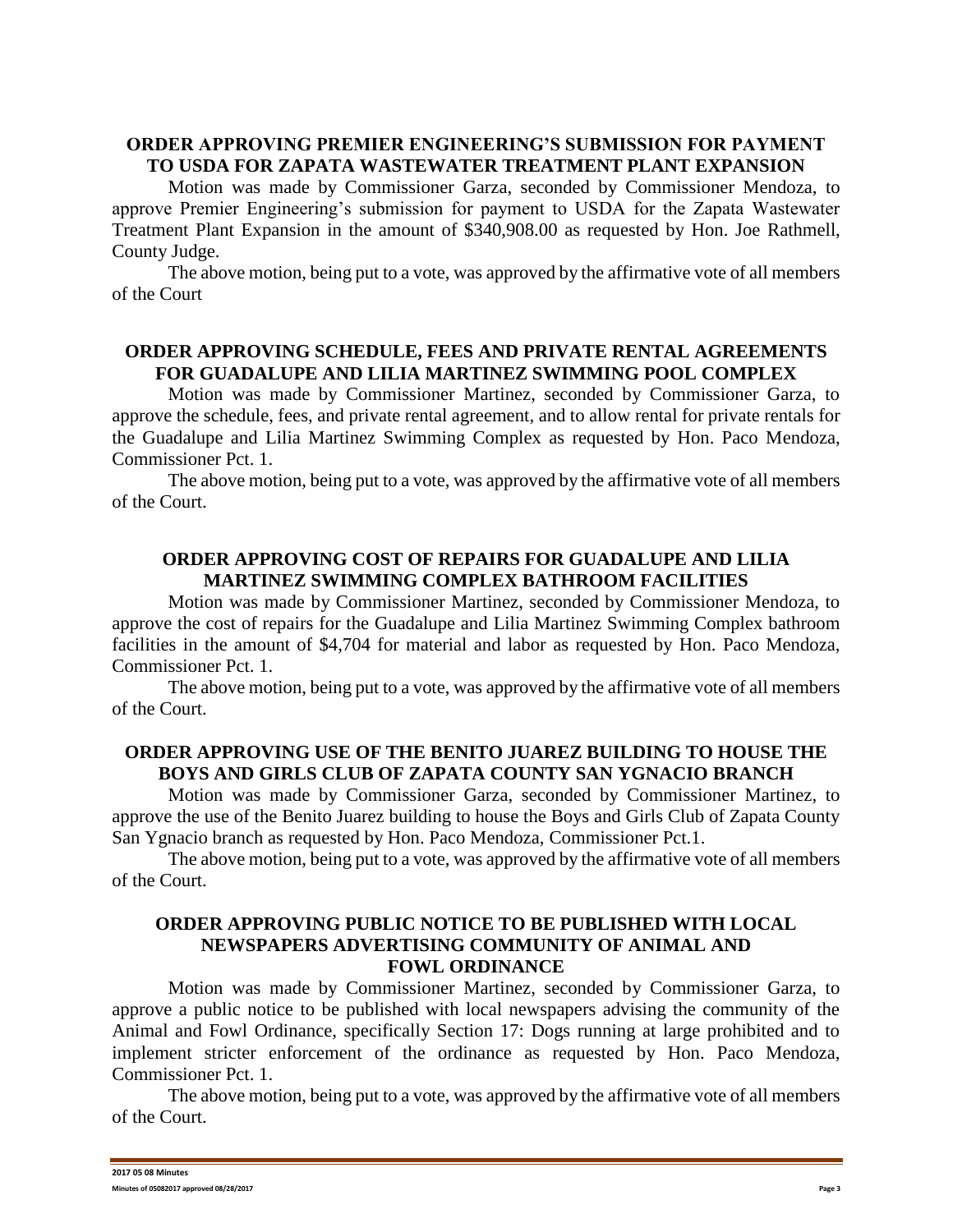## **ORDER APPROVING TO HIRE TEMPORARY EMPLOYEE FOR 6 WEEKS AT JUSTICE OF THE PEACE PRECINCT 2 OFFICE**

Motion was made by Commissioner Mendoza, seconded by Commissioner Martinez, to approve to hire a temporary employee for 6 weeks and not to exceed 4 hours per day as requested by Hon. Juana Maria Gutierrez, Justice of the Peace, Pct. 2.

The above motion, being put to a vote, was approved by the affirmative vote of Commissioner Mendoza, Martinez, and Elizondo, Commissioner Garza abstained. Motion carried.

## **ORDER APPROVING REQUEST BY CONSTABLE DANNY ARRIAGA FOR \$1,200 FOR FUEL TO FINISH YEAR**

Motion was made by Judge Rathmell, seconded by Commissioner Mendoza, to approve request by Hon. Danny Arriaga, Constable Precinct 2 for \$1,200 for fuel from maintenance and operations to finish the year.

The above motion, being put to a vote, was approved by the affirmative vote of all members of the Court.

# **ORDER APPROVING REQUEST TO TRANSFER \$10,000 FROM TOBACCO FUND TO REPAIRS AND MAINTENANCE**

Motion was made by Commissioner Garza, seconded by Commissioner Mendoza, to approve request to transfer \$10,000.00 from Tobacco Fund to repairs and maintenance (10-543- 457) as requested by Chief J.J. Meza, Fire Chief.

The above motion, being put to a vote, was approved by the affirmative vote of all members of the Court.

# **ORDER APPROVING RESIGNATION OF ALDO S. SANCHEZ FROM ZAPATA COUNTY WATERWORKS METER DEPARTMENT**

Motion was made by Commissioner Mendoza, seconded by Commissioner Garza, to approve resignation of Aldo S. Sanchez from Zapata County Waterworks Meter Department as requested by Carlos Treviño, Jr., Water Plant Manager.

The above motion, being put to a vote, was approved by the affirmative vote of all members of the Court.

#### **ORDER APPROVING TO HIRE JESSE LEE GARCILAZO AS METER READER FOR ZAPATA COUNTY WATER WORKS**

Motion was made by Commissioner Mendoza, seconded by Commissioner Garza, to approve the hiring of Jesse Lee Garcilazo for the position of meter reader for Zapata County Waterworks, slot #15 at the rate of \$9.07 per hour as requested by Carlos Treviño, Jr., Water Plant Manager.

The above motion, being put to a vote, was approved by the affirmative vote of all members of the Court.

# **ORDER APPROVING REVIEW AND INVOICES FOR PHELPS SEWER IMPROVEMENT PROJECT**

Motion was made by Commissioner Martinez, seconded by Commissioner Mendoza, to approve review and approve invoices in the amount of \$23,493.98 for the Phelps Sewer Improvement Project. Contractor has installed 938 linear feet of sewer pipe. Project is approximately 20% complete. Contractor has encountered 648 linear feet of rock excavation which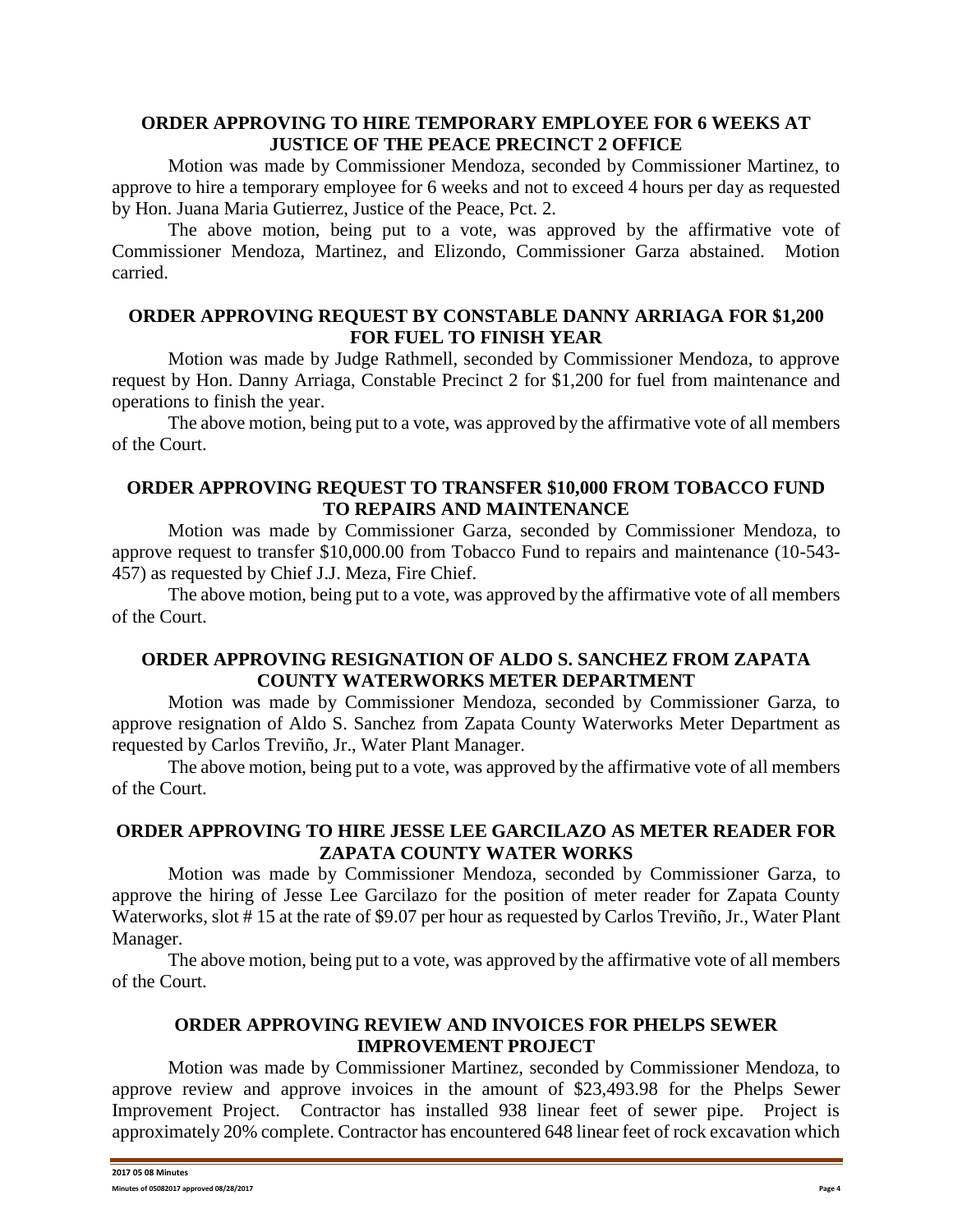puts that item at 64%. Sewer line B has been completed and working on sewer main gravity line C. Projected date of completion is September 1, 2017 as requested by Manuel Gonzalez, Jr., Premier Engineering.

The above motion, being put to a vote, was approved by the affirmative vote of all members of the Court.

# **ORDER APPROVING REVIEW AND INVOICES FOR VELEÑO LIFT STATION**

Motion was made by Commissioner Mendoza, seconded by Commissioner Martinez, to approve review and approve invoices for the Veleño lift station relocation. Work is in progress as requested by Manuel Gonzalez, Jr., Premier Engineering.

The above motion, being put to a vote, was approved by the affirmative vote of all members of the Court.

# **ORDER APPROVING AND AWARDING BID FOR VALLE VERDE CURB AND GUTTER PROJECT TO RAID HAUL LLC**

Motion was made by Commissioner Garza, seconded by Commissioner Mendoza, to approve and award bid for Valle Verde curb and gutter project to Rapid Haul LLC, being the lowest bidder with a bid of \$88,942.0 as requested by Manuel Gonzalez, Jr., Premier Engineering.

The above motion, being put to a vote, was approved by the affirmative vote of all members of the Court.

#### **ORDER APPROVING REPLAT FOR ROYAL VILLAGE UNIT 1 ON CARLA STREET**

Motion was made by Commissioner Martinez, seconded by Commissioner Mendoza, to approve the replat for Royal Village Unit 1 on Carla Street as requested by Manuel Gonzalez, Jr., Premier Engineering.

The above motion, being put to a vote, was approved by the affirmative vote of all members of the Court.

#### **ORDER APPROVING LINE ITEM TRANSFER**

Motion was made by Commissioner Mendoza, seconded by Commissioner Garza, to approve the following line item to meet departmental needs:

|              | <b>Department</b>      | Line item            | Fund                  | <b>Amount</b> |
|--------------|------------------------|----------------------|-----------------------|---------------|
| <b>From:</b> | <b>Fire Department</b> | 10-543-330           | <b>Fuel</b>           | \$5,000.00    |
| To:          | Fire Department        | 10-543-457           | Repairs & Maintenance | \$5,000.00    |
|              |                        | $\sim$ $\sim$ $\sim$ |                       |               |

as requested by Chief J.J. Meza, Fire Chief.

The above motion, being put to a vote, was approved by the affirmative vote of all members of the Court.

# **MOTION WAS MADE BY COMMISSIONER MENDOZA, SECONDED BY COMMISSIONER GARZA, TO ENTER INTO EXECUTIVE SESSION**

# **MOTION WAS MADE BY COMMISSIONER MENDOZA, SECONDED BY COMMISSIONER GARZA, TO RETURN TO REGULAR SESSION**